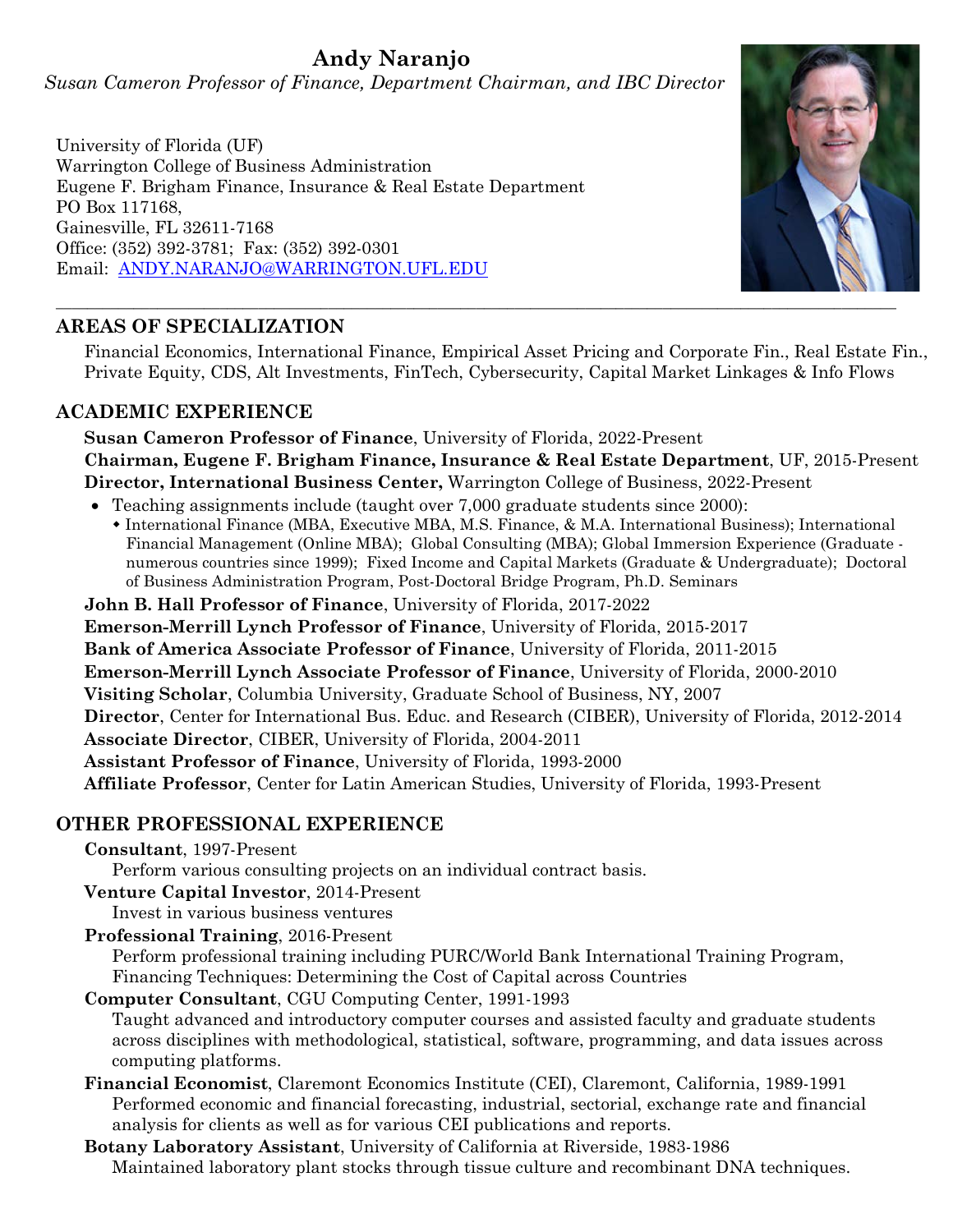# **EDUCATION**

Ph.D. in Financial and International Economics, Claremont Graduate University (CGU), 1994 Dissertation: "A Benchmark for Tests of International Equity Market Integration," Committee: Aris Protopapadakis, University of Southern California; Richard Sweeney, Georgetown University; Thomas Willett, Claremont Graduate University; Best Paper of Conference Award, Multinational Financial Conference (1995)

M.A. in Economics, Claremont Graduate University, 1988

B.S. in Economics, University of California at Riverside (UCR), 1986

#### **AWARDS/HONORS**

- UF Pre-eminence Term Professorship, University of Florida (2018-2021)
- Doctoral Dissertation Advisor Award, College of Business (2021, 2022)
- Distinguished International Educator Award, College of Bus., University of Florida (2005, 2009, 2013)
- Teacher of the Year Award, College of Business, University of Florida (1994-95, 1999-2000, 2002-2003)
- University-wide Teaching Award (TIP), University of Florida (1996-97)
- Beta Gamma Sigma Honor Society
- Homer Hoyt Fellow (January 2016)
- Wenlan Scholar, Zhongnan University of Economics and Law (Wuhan, Summer 2018)
- Best Paper Awards:
	- 1st Place, 47th Annual Northeast Business and Economics Association Conference (2020)
	- 2nd Place, Chicago Quantitative Alliance (CQA) Annual Academic Competition (September 2016)
	- Semi-Finalist, Financial Management Association Conference (October 2014, 2017)
	- 1<sup>st</sup> Place, Southern Finance Association Conference (November 2013)
	- 1<sup>st</sup> Place, Multinational Financial Conference (June 1995)

#### **CURRENT RESEARCH ACTIVITY**

"CDS Momentum: Slow Moving Credit Ratings and Cross-Market Spillovers" (with J. Lee and S. Sirmans), forthcoming at the *Review of Asset Pricing Studies*

• Presented at: AEA meetings in Boston, 2014 FMA meetings (best paper award semi-finalist), 2014 XXIII International Conference on Money, Banking, and Finance in Rome

"Implied Asset Return Profiles, Firm Fundamentals, and Stock Returns" (with J. Lee and S. Sirmans), under submission at the *Journal of Financial and Quantitative Analysis*

• Presented at: CBOE/FMA 2018 Conference on Derivatives and Volatility, the Ninth Annual Meeting of the Risk, Banking and Finance Society (Jerusalem, Israel),the 2016 Financial Econometrics and Empirical Asset Pricing Conference (SoFiE Co-sponsored, Lancaster, UK), the 2016 Northern Finance Association Meeting (Mont Tremblant, Canada), the 2016 EFMA Annual Meeting (Basel, Switzerland), the 2016 Chicago Quantitative Alliance (CQA) Annual Conference, Yonsei University, University of Arkansas, University of South Florida, and SKKU

"Going abroad in a Risky World: Cash Flow Diversification, Institutional Frictions, and Corporate Leverage" (with J. Lee and L. Lin), under submission at *Management Science*

• Presented at: University of Pittsburgh, University of Florida, Wilfrid Laurier University in Canada, China International Conference in Finance (CICF, 2017)

"Private Equity Real Estate Fund Performance: A Comparison to REITs and Open-end Core Funds" (with T. Arnold and D. Ling), forthcoming at *Journal of Portfolio Management*

"There's No Place like Home: Local Asset Concentration, Information Asymmetries, and Returns" (with D. Ling and B. Scheick), forthcoming at *Real Estate Economics*.

• Presented at: Hong Kong University, Florida International University, University of Cincinnati, UNC-Chapel Hill's 2016 Real Estate Research Conference, the 2018 ASSA/AREUEA session in Philadelphia, and the Federal Reserve Bank of Atlanta and Georgia State University Real Estate Finance Conference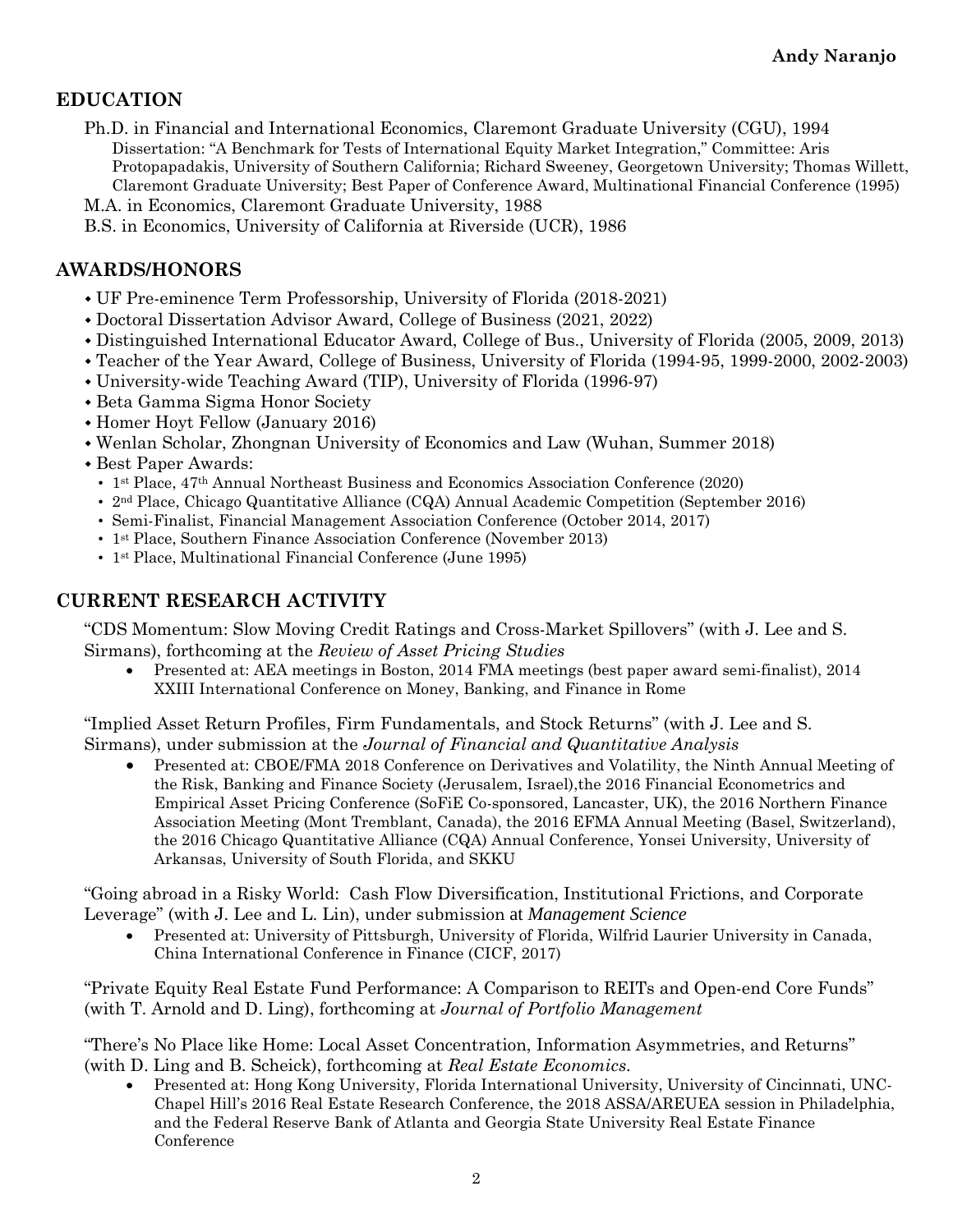"Inter-firm Relationships and the Special Role of Common Banks" (with E. Giacomini and N. Kumar), under submission at the *Management Science*

• Presented at: the University of Florida, International Risk Management Conference 2020, World Finance Banking Symposium 2020, International Finance and Banking Society Conference 2021, and Financial Management Association Annual Meeting 2021

"Corporate Responses to Economic Policy Uncertainty: Across Country Evidence on Firm-Level Financial and Investment Policy Actions" (with M. Dolinsky)

• Presented at: 2019 Global Finance Conference (Zagreb, Croatia), 2018 FMA (San Diego, CA), University of Florida, Central Michigan University

"Trading ahead of the Disclosure: Cyber Security Breaches and Informed Trading" (with S. Gavrilova)

• Presented at: 1st Place, 47th Annual Northeast Business and Economics Association Conference (2020), University of New Hampshire, University of Florida

"Cyber Security Breaches: Firm Disclosures and Stock Market Responses" (with S. Gavrilova)

• Presented at: 2018 Florida Finance Conference (USF), Eastern Finance Association 2019 Annual Meeting

"Online Crowdfunding and Market Integration: Lending Beyond State Borders" (with K. Cheng and Z. Li)

• Presented at: University of Florida, Babson College

"Managerial Bias in Interim Private Equity Performance Reporting" (with B. Jackson, D. Ling, and T. Arnold)

"Show Me the Receipts: B2B Payment Timeliness and Expected Returns" (with P. Lieberman, A. Mihov, and M. Velikov)

"Security Priority Structure and the Integration of Capital Markets" (with J. Lee and J. Oh)

"Keeping the Dragon Out: Cross-Border M&As and the Economic Consequences of National Security Reviews" (with S. Chen and Y. Tang)

"Bank of Japan Equity Market Intervention and the Cross-Section of Stock Returns" (with N. DeRobertis and M. Nimalendran)

"All that Glitters is not Gold: Diamond Investment Performance" (with S. Carpenter)

"Institutional Ownership and Municipal Bond Market Performance" (with T. Li and E. Sanchez)

"Attorney Abundance and Growing Insurance Claims" (with R. Mishra)

"Equity and Credit Market Integration around the Globe" (with J. Lee and S. Sirmans)

"Economic Growth and Equity Performance" (with M. Gahng and B. Gendreau)

"The Value of Endorsements: Player Performance and Stock Returns" (with R. Borghesi and M. Ryngaert)

"Peer Effects in Corporate Capital Structure around the World" (with A. Brauner and J. Lee)

"Proactive Leverage Adjustments" (with A. Brauner and J. Lee)

#### **ACADEMIC PUBLICATIONS**

"Corporate Internationalization, Subsidiary Locations, and the Cost of Equity Capital" (with Atanas Mihov), *Journal of International Business Studies*, 2019, Vol. 50, pp. 1544–1565.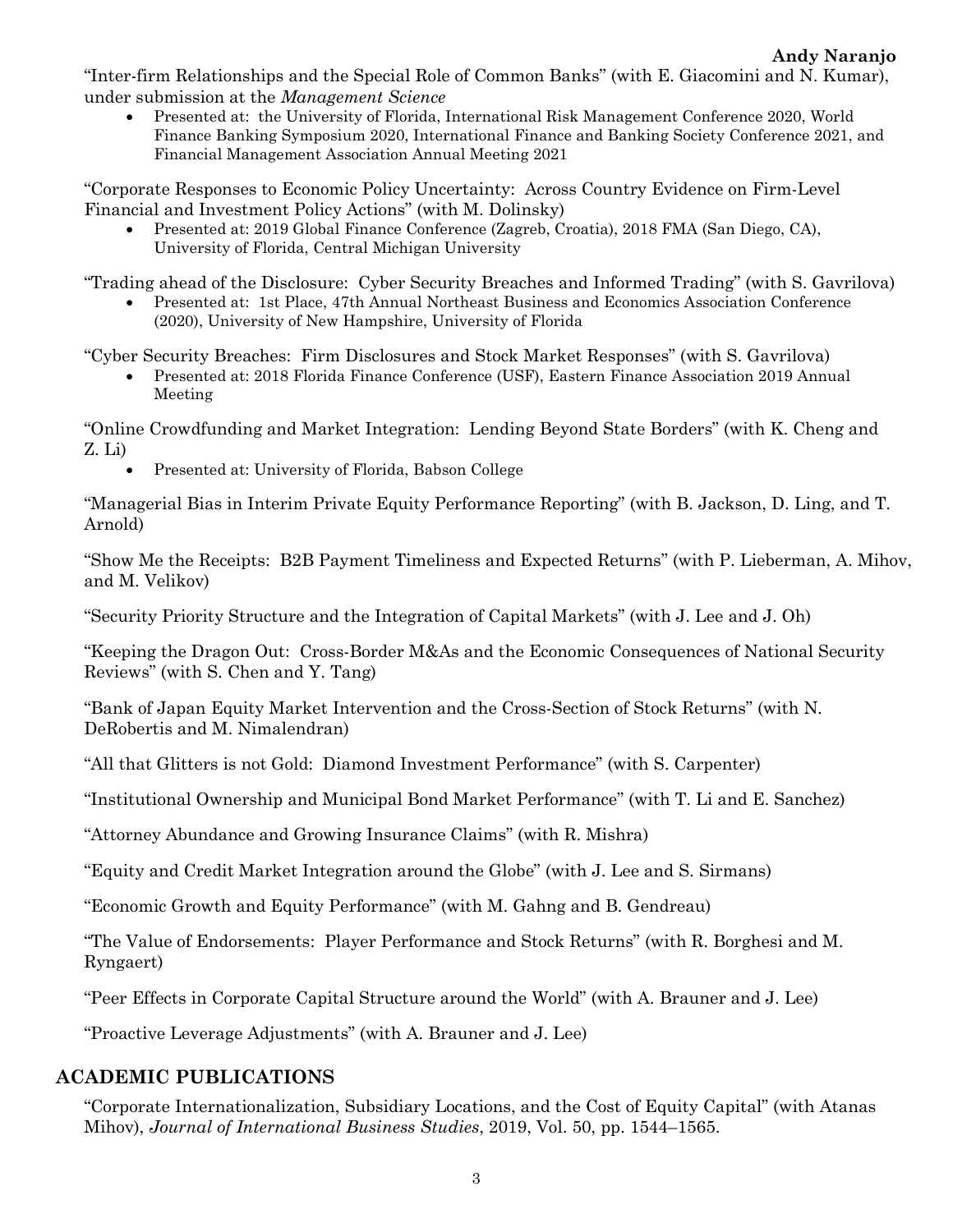"Private Equity Real Estate Funds: Returns, Risk Exposures, and Persistence" (with T. Arnold and D. Ling), *Journal of Portfolio Management*, 2019, Vol. 45 (7), pp. 24-42.

"Asset Location, Timing Ability, and the Cross-Section of Commercial Real Estate Returns" (with D. Ling and B. Scheick), *Real Estate Economics*, 2019, Vol 47 (1), pp. 263-313.

"When do CDS Spreads Lead? Rating Events, Private Entities, and Firm-specific Information Flows" (with J. Lee and G. Velioglu), *Journal of Financial Economics*, 2018, Vol. 130 (3):pp. 556-578.

"Geographic Allocations, Property Selection, and Performance Attribution in Public and Private Real Estate Market Returns" (with D. Ling and B. Scheick), *Real Estate Economics*, 2018, Vol 46 (2), pp. 404-448.

"Search Costs, Behavioral Biases, and Information Intermediary Effects" (with D. Ling and M. Petrova), *Journal of Real Estate Finance and Economics*, 2018, Vol. 57 (1), pp. 114-151.

"Waiting to be Called: The Impact of Manager Discretion and Dry Powder on Private Equity Real Estate Returns" (with Tom Arnold and David Ling), *Journal of Portfolio Management*, 2017, Vol. 43 (6), pp. 23-43 (Lead Article).

"Customer-base Concentration and the Transmission of Idiosyncratic Volatility Along the Vertical Chain" (with Atanas Mihov), *Journal of Empirical Finance*, 2017, Vol. 40, pp. 73-100.

"Borrowing beyond Borders: Foreign Assets, Lender Choice, and Loan Pricing in the Syndicated Bank Loan Market" (with J. Houston and J. Itzkowitz), *Journal of Corporate Finance*, 2017, Vol. 42, pp. 315- 334.

"REIT Leverage and Return Performance: Keep your Eye on the Target" (with E. Giacomini and D. Ling), *Real Estate Economics*, 2017, Vol. 45 (4), pp. 930-978.

"Exodus from Sovereign Risk: Global Asset and Information Networks in the Pricing of Corporate Credit Risk" (with J. Lee and S. Sirmans), *Journal of Finance*, 2016, Vol. 71 (4), pp. 1813-1856.

"Cloud Computing Spot Pricing Dynamics: Latency and Limits to Arbitrage" (with K. Cheng and Z. Li), *Information Systems Research*, 2016, Vol. 27 (3), pp. 145–165.

"Credit Availability and Asset Pricing Spirals in Illiquid Markets" (with D. Ling and B. Scheick), *Journal of Money, Credit, and Banking*, 2016, Vol. 48 (7), pp. 1321-1362 (Lead Article).

"Leverage and Returns: A Cross-Country Analysis of Public Real Estate Markets" (with E. Giacomini and D. Ling), *Journal of Real Estate Finance and Economics*, 2015, Vol. 51 (2), pp. 125-159 (Lead Article).

"Returns and Information Transmission Dynamics in Public and Private Real Estate Markets" (with D. Ling), *Real Estate Economics*, 2015, Vol. 43, pp. 163-208.

"Corporate Socially Responsible Investments: CEO Altruism, Reputation, and Shareholder Interests" (with R. Borghesi and J. Houston), *Journal of Corporate Finance*, 2014, Vol. 26, pp. 164-181.

"Investor Sentiment, Limits to Arbitrage, and Private Market Returns" (with D. Ling and B. Scheick), *Real Estate Economics*, 2013, Vol. 41, pp. 1-47.

"Information, Uncertainty, and Behavioral Effects: Evidence from Abnormal Returns around Real Estate Investment Trust Earnings Announcements" (with Frank Gyamfi-Yeboah and D. Ling), *Journal of International Money and Finance*, 2012, Vol. 31, pp. 1930-1952.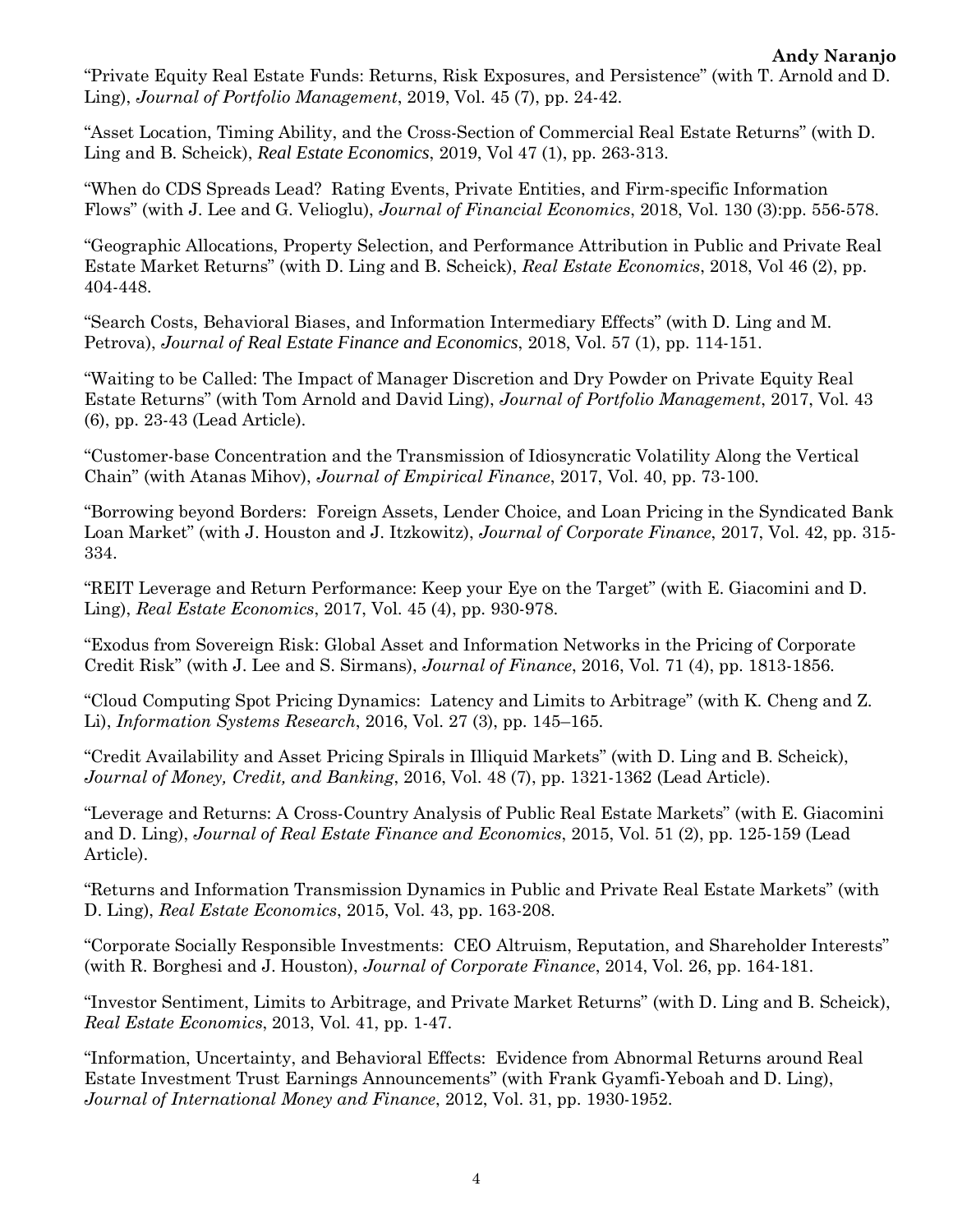"Real Estate Ownership, Leasing Intensity, and Value: Do Stock Returns Reflect a Firm's Real Estate Holdings?" (with D. Ling and M. Ryngaert), *Journal of Real Estate Finance and Economics*, 2012, Vol. 44, pp. 184-202.

"Derivative Usage and Firm Value: The Influence of Agency Costs and Market Imperfections" (with L. Fauver), *Journal of Corporate Finance*, 2010, Vol. 16, No. 5, pp. 719-735.

"Risk Factor and Industry Effects in the Cross-Country Comovement of Momentum Returns" (with B. Porter), *Journal of International Money and Finance*, 2010, Vol. 29, No. 2, pp. 275-299.

"Commercial Real Estate Valuation: Fundamentals versus Investor Sentiment" (with J. Clayton and D. Ling), *Journal of Real Estate Finance and Economics*, 2009, Vol. 38, No. 1, pp. 5-37 (Lead Article).

"Institutional Capital Flows and Return Dynamics in Private Commercial Real Estate Markets" (with J. Fisher and D. Ling), *Journal of Real Estate Economics*, 2009, Vol. 37, No. 1, pp. 85-116.

"Split Bond Ratings and Rating Migration" (with M. Livingston and L. Zhou), *Journal of Banking and Finance*, 2008, Vol. 32, No. 8, pp. 1613-1624.

"Value, Survival, and the Evolution of Firm Organizational Structure," (with R. Borghesi and J. Houston), *Financial Management*, 2007, Vol. 36, No. 3, pp. 5-31 (Lead Article).

"Including Emerging Markets in International Momentum Investment Strategies" (with B. Porter), *Emerging Markets Review*, 2007, Vol. 8, No. 2, pp. 147-166.

"Asset Opaqueness and Split Bond Ratings" (with M. Livingston and L. Zhou), *Financial Management*, 2007, Vol. 36, No. 3, pp. 49-62.

"Dedicated REIT Mutual Fund Flows and REIT Performance," (with D. Ling), *Journal of Real Estate Finance and Economics*, 2006, Vol. 32, No. 4, pp. 409-433.

"Cross-Country Evidence on the Value of Corporate Industrial and International Diversification" (with L. Fauver and J. Houston), *Journal of Corporate Finance*, 2004, Vol. 10, No. 5, pp. 29-752.

"Capital Market Development, International Integration, Legal Systems, and the Value of Corporate Diversification: A Cross Country Analysis" (with L. Fauver and J. Houston), *Journal of Financial and Quantitative Analysis*, 2003, Vol. 38, No. 1, pp. 135-157.

"The Dynamics of REIT Capital Flows and Returns" (with D. Ling), *Journal of Real Estate Economics*, 2003, Vol. 31, No. 3, pp. 405-434.

"The Effects of Purchases of Mortgages and Securitization by Government Sponsored Enterprises on Mortgage Yield Spreads and Volatility" (with A. Toevs), *Journal of Real Estate Finance and Economics*, 2002, Vol. 25, No. 2, pp. 173-195.

"Commercial Real Estate Return Performance: A Multi-Beta, Cross-Country Analysis" (with D. Ling), *Journal of Real Estate Finance and Economics*, 2002, Vol. 24, No. 1, pp. 119-142.

"Government Intervention and Adverse Selection Costs in Foreign Exchange Markets" (with M. Nimalendran), *Review of Financial Studies*, 2000, Vol. 13, pp. 453-477.

"Estimating Returns on Commercial Real Estate: A New Methodology Using Latent Variable Models" (with D. Ling and M. Nimalendran), *Journal of Real Estate Economics*, 2000, Vol. 28, No. 2, pp. 205-231.

"Time Variation of Ex-dividend Day Stock Returns and Corporate Dividend Capture: A Reexamination" (with M. Nimalendran and M. Ryngaert), *Journal of Finance*, 2000, Vol. 55, No. 5, pp. 2357-2372.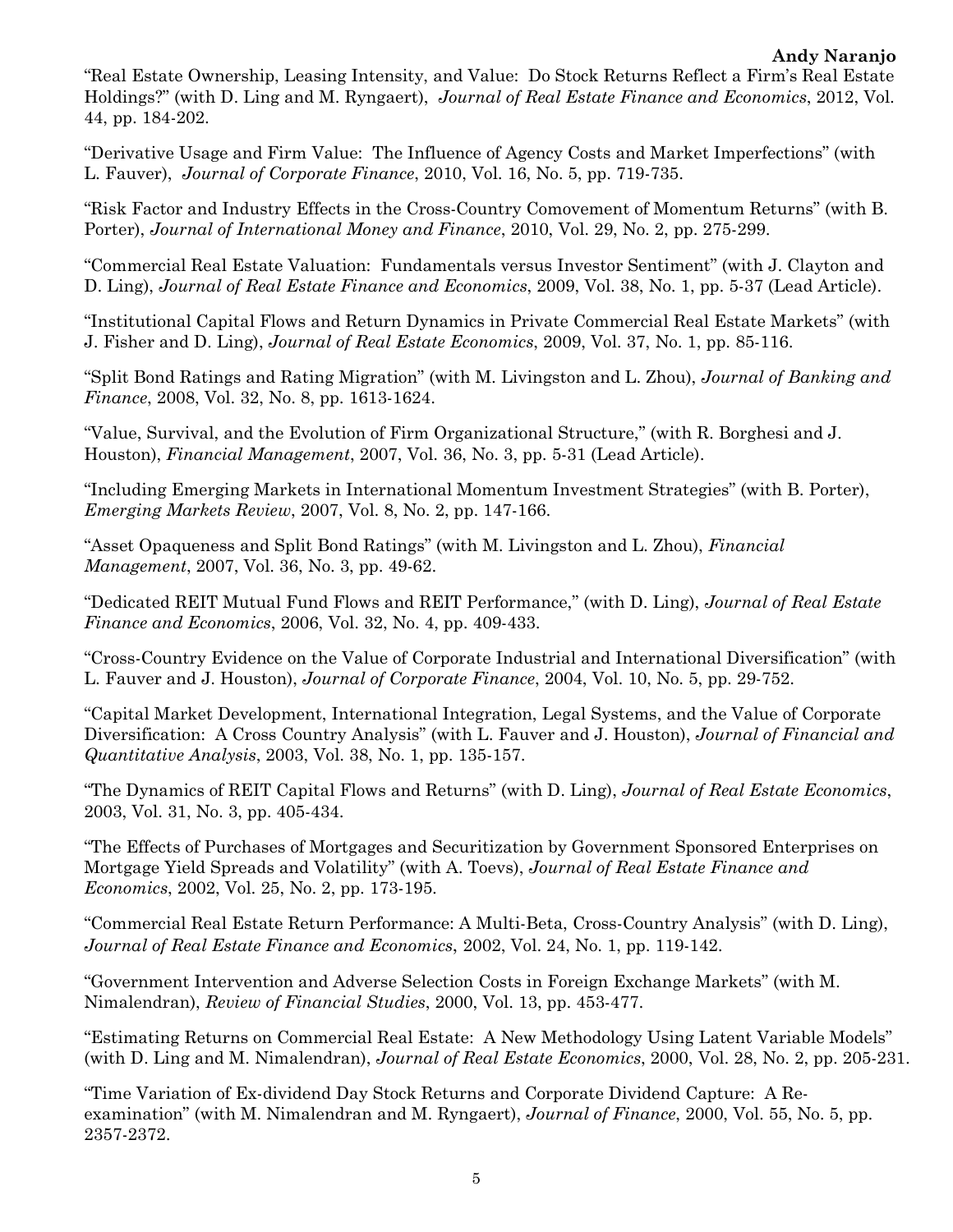"The Predictability of Equity REIT Returns: Time Variation and Economic Significance" (with D. Ling and Mike Ryngaert), *Journal of Real Estate Finance and Economics*, 2000, Vol. 20, No. 2, pp. 117-136.

"The Integration of Commercial Real Estate Markets and Stock Markets" (with D. Ling), *Journal of Real Estate Economics*, 1999, Vol. 27, pp. 483-515.

"Stock Returns, Dividend Yields and Taxes" (with M. Nimalendran and M. Ryngaert), *Journal of Finance*, 1998, Vol. 53, No. 6, pp. 2029-2057.

"Financial Market Integration Tests: An Investigation Using U.S. Equity Markets" (with A. Protopapadakis), *Journal of International Financial Markets, Institutions & Money*, 1997,Vol. 7, pp. 93-135 (Lead Article).

"Economic Risk Factors and Commercial Real Estate Returns" (with D. Ling), *Journal of Real Estate Finance and Economics*, 1997, Vol. 14, pp. 283-307.

### **BUSINESS, PROFESSIONAL AND CONFERENCE PROCEEDINGS PUBLICATIONS**

"First the Cyberattack Hits, Then the Insider Trading," (with S. Petrova), *Institutional Investor* (online), January 4, 2021.

"Corporate Borrower Nationality and Global Presence: Cross Country Evidence on the Pricing of Syndicated Bank Loans," (with J. Houston and J. Itzkowitz), *Research Handbook on International Banking and Governance*, Edward Elgar Publishing, 2011.

"Do Real Estate Ownership and Leasing Decisions Affect a Non-Real Estate Firm's Stock Market Risk and Return?" (with D. Ling and M. Ryngaert), *Journal of Shopping Center Research*, 2006, Vol. 13, No. 1, pp. 1-18 (Lead Article).

"The Effects of Purchases of Mortgages and Securitization by Government Sponsored Enterprises on Mortgage Yield Spreads and Volatility" (with A. Toevs), *Fannie Mae Papers*, 2002, Vol. 1, Issue 3, pp. 1-14.

"Fundamental Determinants of Commercial Real Estate Returns" (with D. Ling), *Journal of Real Estate Finance*, 1998, Vol. 14, pp. 13-24.

"An Analysis of the Linkages Between Macroeconomic Events and Commercial Real Estate Returns" (with D. Ling), *The Cutting Edge,* Proceedings of the Property Research Conference of the Royal Institution of Chartered Surveyors, 1995, Vol. 1, pp. 281-305.

#### **RESEARCH GRANTS**

Center for International Business Education and Research, 2011-2014, \$1.3 million, DOE, Principal Investigator

University of Florida, College of Business, 1994-2022, Summer Research Grants

NAREIT, 2019-2020, "Commercial Real Estate Return Performance: Listed REITs versus Private Equity Real Estate Fund Performance" (with T. Arnold and D. Ling), \$50,000.

Real Estate Research Institute, 2018-2019, "Private Equity Real Estate Funds: Returns, Risk Exposures, and Persistence" (with T. Arnold and D. Ling), \$15,000

NAREIT, 2015, "MSA Geographic Allocations, Property Selection, and Performance Attribution in Public and Private Real Estate Market Returns" (with D. Ling and B. Scheick), \$45,000

Real Estate Research Institute, 2014-2015, "Capital Structure Matters: Leverage Effects on REIT Return Performance" (with E. Giacomini and D. Ling), \$15,000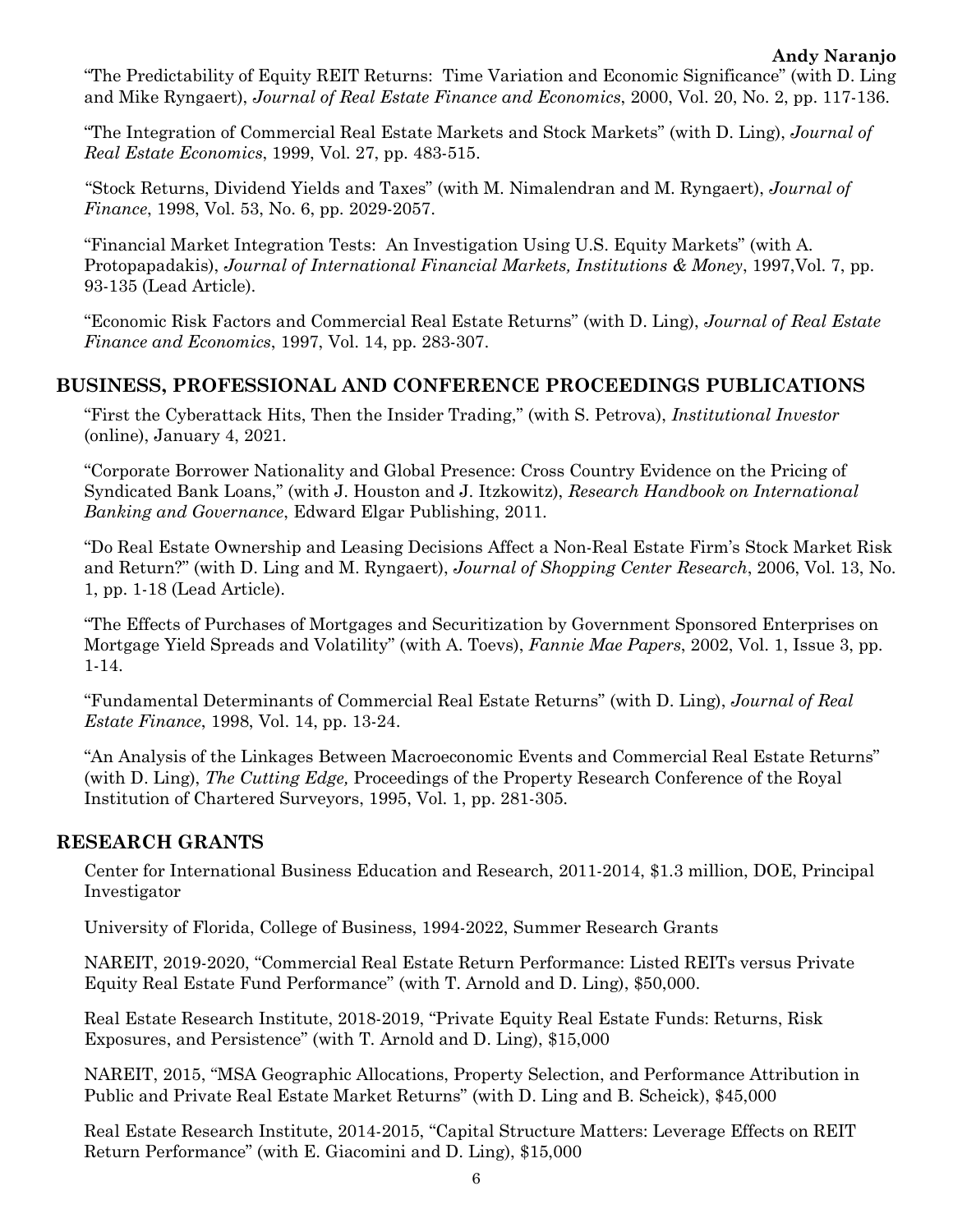European Public Real Estate Association, 2012-2013, "Leverage, Volatility, and Returns: A Cross-Country Analysis of Public Real Estate Markets" (with E. Giacomini and D. Ling), \$16,000

Real Estate Research Institute, 2012-2013, "Search Costs and Behavioral Biases in Commercial Real Estate Pricing: Why Do Distant Buyers Pay More than Local Buyers?" (with D. Ling and M. Petrova), \$15,000

NAREIT, 2011, "The Dynamics of Returns and Volatility in Public and Private Real Estate Markets" (with D. Ling), \$50,000

Real Estate Research Institute, 2010-2011, "Funding Constraints and Commercial Real Estate Pricing Spirals" (with D. Ling and B. Scheick), \$18,000

Real Estate Research Institute, 2009-2010, "The Differential Effects of Investor Sentiment in Public and Private Commercial Real Estate Markets" (with D. Ling and B. Scheick), \$18,000

Real Estate Research Institute, 2006-2007, "Real Estate Capital Flows, Investor Sentiment, and Asset Pricing" (with J. Clayton and D. Ling), \$12,000

Real Estate Research Institute, 2005-2006, "The Dynamics of Capital Flows and Property Returns: A Disaggregated Analysis of Metropolitan Areas and Property Types" (with J. Fisher and D. Ling), \$11,000

ICSC Educational Foundation, 2004-2005, "Do Real Estate Ownership and Leasing Decisions Affect a Non-Real Estate Firm's Stock Market Risk and Return?" (with D. Ling and M. Ryngaert), \$12,900

Real Estate Research Institute, 2003-2004, "Dedicated REIT Mutual Fund Flows and Performance" (with D. Ling), \$9,000

Homer Hoyt Institute and Real Estate Research Institute, 2002-2003, "The Dynamics of REIT Capital Flows and Returns" (with D. Ling), \$17,100

Center for International Business Education and Research, 1999-2000, "The Impact of Economic News on Foreign Exchange Rates, Volatility, and Trading Volume" (with M. Flannery), \$4,000

Public Utilities Research Center, 1999-2000, "The Impact of Derivative Usage on Utilities," (with L. Fauver), \$4,000

Real Estate Research Institute, 1999-2000, "Commercial Real Estate Return Performance: A Multi-Beta, Cross-Country Analysis" (with D. Ling), \$9,000

Real Estate Research Institute, 1998-1999, "Estimating Returns on Commercial Real Estate: A New Methodology" (with M. Nimalendran), \$8,500

Real Estate Research Institute, 1997-1998, "The Predictability of Equity REITS" (with M. Ryngaert), \$9,500

Division of Sponsored Research, University of Florida, 1995-1996, "Government Intervention and Dynamic Linkages Across Foreign Exchange and Equity Markets," \$7,500

Real Estate Research Institute, 1995-1996, "An Analysis of the Linkages Between Macroeconomic Events and Commercial Real Estate Returns" (with D. Ling), \$8,500

# **PAPER/CONFERENCE PRESENTATIONS AND PARTICIPATION**

Keynote Speaker at Florida Finance Conference, University of South Florida, 2018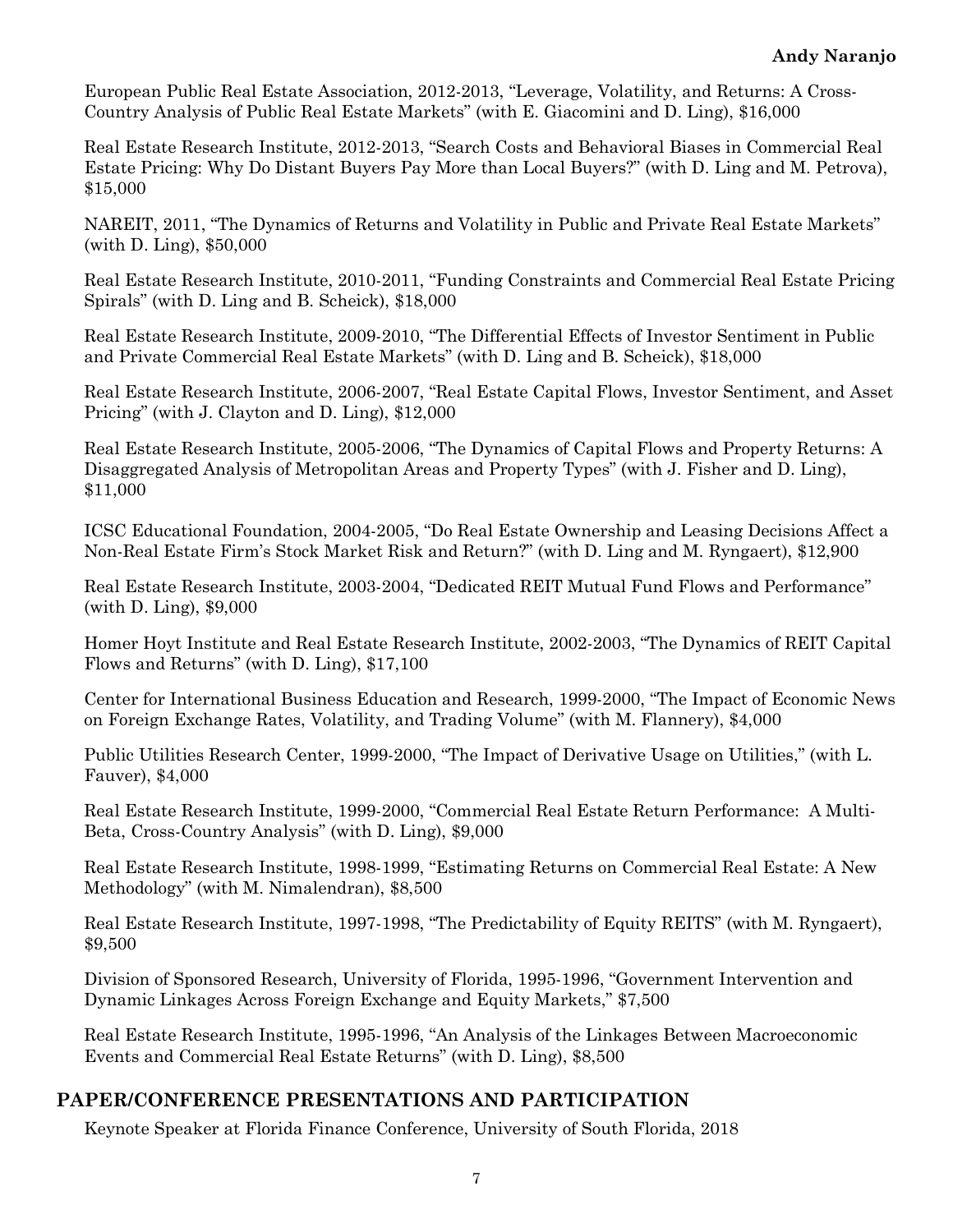Discussant of "Real Estate Company Reactions to Financial Market Regulations," Real Estate Finance and Investment Symposium, University of Cambridge, Cambridge, England September 2016

Presenter of "Cloud Computing Meets Real Estate: Spot Pricing Dynamics, Latency, and Limits to Arbitrage," Homer Hoyt Institute, West Palm Beach, FL January 2016

Presenter of "CDS Momentum: Slow Moving Credit Ratings and Cross-Market Spillovers," Multinational Finance Society Conference, Halkidiki, Greece June 2015

Discussant of "Measurement of Tail Risk of Mexico's Oil Exports Mix Applying the Theory of Conditional Extreme Values," Multinational Finance Society Conference, Halkidiki, Greece June 2015

Presenter of "Public and Private Real Estate Market Returns: MSA Allocations, Property Selection, and Performance Attribution," Homer Hoyt Institute, West Palm Beach, FL January 2015

Presenter of "The Impacts of Leverage for Real Estate Risk: a Study of International Securities Markets," Homer Hoyt Institute, West Palm Beach, FL May 2014

Discussant of "Commonality in Liquidity and Real Estate Securities," *UF-FSU* Symposium at the University of Florida, March 2014

Presenter of "Leverage and Returns: A Cross-Country Analysis of Public Real Estate Markets," MIT MNM Symposium, Boston, MA October 2013

Presenter of "The Exodus from Sovereign Risk: Sovereign Ceiling Violations in Credit Default Swap Markets," SFS Finance Cavalcade, University of Miami, Miami, FL May 2013

Program Chair, International and Real Estate Tracks, Financial Management Association Annual Meeting, Atlanta, GA, October, 2012

Presenter (Plenary Panel) "International Institutes and Centers," AIB-LAT Conference, Miami, FL, April, 2012

Discussant of "Do Stock Prices Move too Much to be Justified by Changes in Cash Flows? New Evidence from Parallel Asset Markets," *UF-FSU* Symposium at the University of Florida, March 2012

Discussant of "Supply, Demand, and the Value of Green Buildings," ASSA Annual Meeting, Chicago, Illinois, January, 2012

Presenter of "Information, Uncertainty and Behavioral Effects: Evidence from US REIT Earnings Announcements," *JIMF* Symposium at Tilburg University, Tilburg, Netherlands, December 2011

Discussant of "Liquidity Dynamics across Public and Private Markets," *JIMF* Symposium at Tilburg University, Tilburg, Netherlands, December 2011

Presenter of "Borrowing Beyond Borders: The Geography and Pricing of Syndicated Bank Loans," European Finance Association Annual Meeting, Porto, Portugal, June 2011

Discussant of "Performance Pricing Covenants and Corporate Loan Spreads," European Finance Association Annual Meeting, Porto, Portugal, June 2011

Presenter of "Credit Availability and Asset Pricing Spirals in Illiquid Markets," Texas Tech University, Lubbock, TX, April 2011

Discussant of "How Do Institutional Factors Affect International Real Estate Returns," AREUEA Annual Meeting, San Francisco, CA, January, 2009

Session Chair of "Valuation Studies, (top-ten percent paper session)" Financial Management Association Annual Meeting, Salt Lake City, Utah, October 2006

Program Committee/Reviewer, Financial Management Association Annual Meeting, Utah, Oct. 2006

Panel Moderator of "Corporate Finance Perspectives in Latin America," Latin American Business Environment Conference, Gainesville, FL, March 2004 and March 2005

Presenter of "Bond Ratings, Private Information, and Declining Credit Quality," University of Kentucky, Lexington, KY, April 2004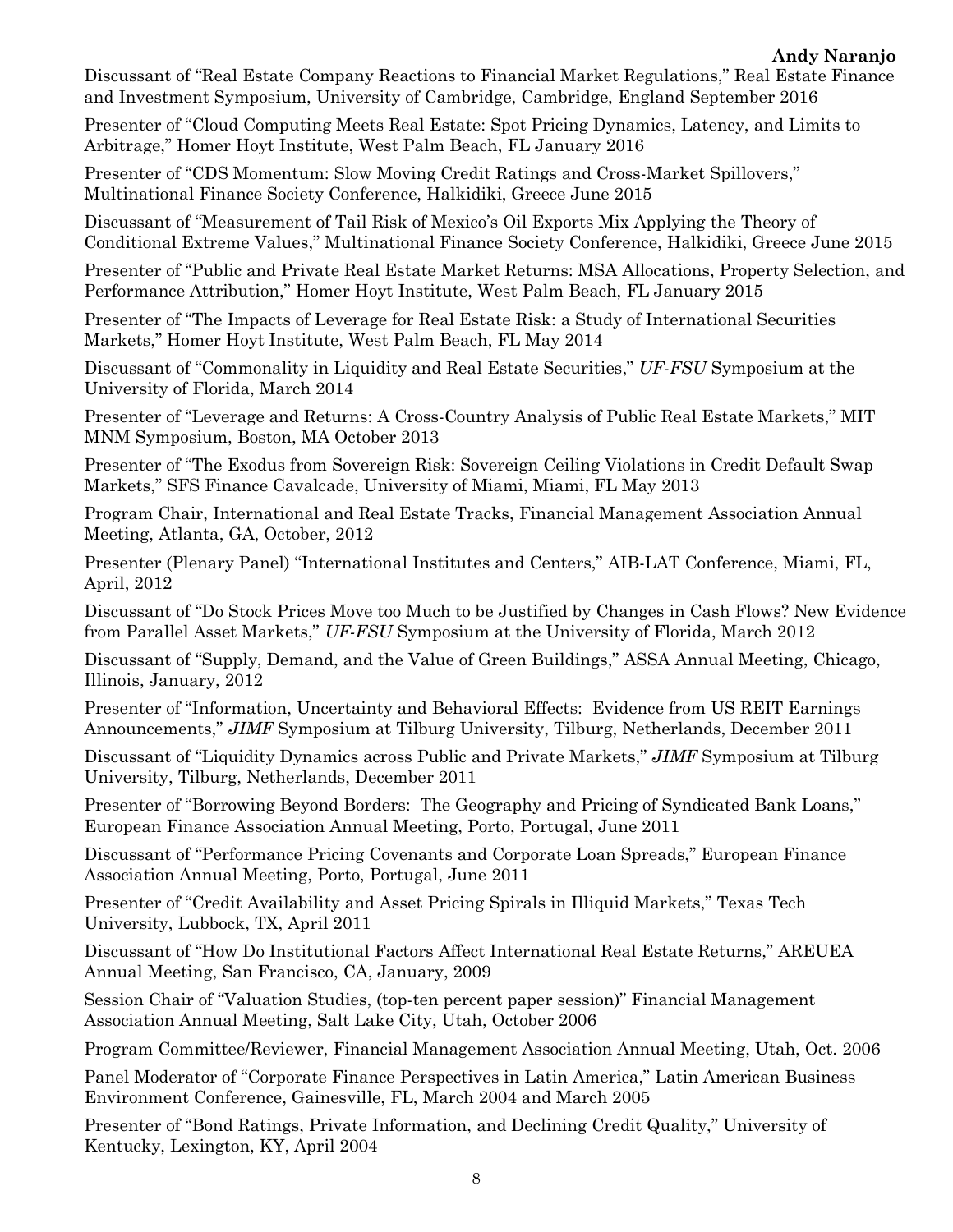Session Chair of "International Equity Markets," Eastern Finance Association Annual Meeting, Orlando, FL, April 2003

Program Committee/Reviewer, Eastern Finance Association Annual Meeting, Orlando, FL, April 2003

Presenter of "The Dynamics of REIT Capital Flows and Returns," American Real Estate and Urban Economics Association Annual Meeting, Washington, DC, January 2003

Session Chair of "Hedging Strategies and Hedge Effectiveness," Southern Finance Association Annual Meeting, Key West, FL, November, 2002

Presenter of "US Evidence on the Effects of GSEs on Mortgage Markets," Prudential Securities/Icatu (PIGII) Seminar on Real Estate Investment at Pontifícia Universidade Católica do Rio de Janeiro (PUC-Rio), Rio de Janeiro, Brazil, October 2002

Presenter of "International Momentum Strategies: Profitability and Cross-Country Relationships," University of New Orleans, LA, April 2002

Presenter of "International Momentum Strategies: Profitability and Cross-Country Relationships," CIBER, University of Florida, Florida, April 2002

Presenter of "International Momentum Strategies: Profitability and Cross-Country Relationships," University of Miami, Florida, November 2001

Program Chair, International Track, Financial Management Association Annual Meeting, Toronto, Canada, October, 2001

Session Chair of "Cost of Capital and Firm Value in Emerging Markets," Financial Management Association Annual Meeting, Toronto, Canada, October, 2001

Presenter of "The Effects of Purchases of Mortgages and Securitization by Government Sponsored Enterprises on Mortgage Yield Spreads and Volatility," American Real Estate and Urban Economics Association Annual Meeting, New Orleans, LA, January 2001

Program Committee, Financial Management Association Annual Meeting, Seattle, WA, October, 2000

Session Chair of "Volatility, Risk and Contagion," Financial Management Association Annual Meeting, Seattle, WA, October, 2000

Program Committee, European Financial Management Association Annual Meeting, Edinburgh, Scotland, May, 2000

Program Committee, Eastern Finance Association Annual Meeting, Myrtle Beach, SC, April, 2000

Discussant of "What Drives Equity REIT Returns? The Relative Influences of Bond, Stock, and Real Estate Factors," American Real Estate and Urban Economics Association Annual Meeting, Boston, MA, January, 2000

Program Committee, Financial Management Association Annual Meeting, Orlando, FL, October, 1999

Session Chair of "Forecasting Foreign Exchange Rates," Financial Management Association Annual Meeting, Orlando, FL, October, 1999

Discussant of "Exchange Rates and Fundamentals: Evidence from Out-of-Sample Forecasting Using Neural Networks," Financial Management Association Annual Meeting, Orlando, FL, October, 1999

Presenter of "Capital Market Development, Legal Systems and the Value of Corporate Diversification: A Cross Country Analysis," Western Finance Association Annual Meeting, Santa Monica, CA, June 1999

Session Chair of "Real Estate Asset Pricing," American Real Estate and Urban Economics Association Annual Meeting, New York, NY, January, 1999

Presenter of "Government Intervention and Adverse Selection Costs in Foreign Exchange Markets," North Eastern University, Boston, MA, May 1998

Discussant of "What Do Stock Splits Really Signal?," American Finance Association Annual Meeting, New Orleans, LA, January 1997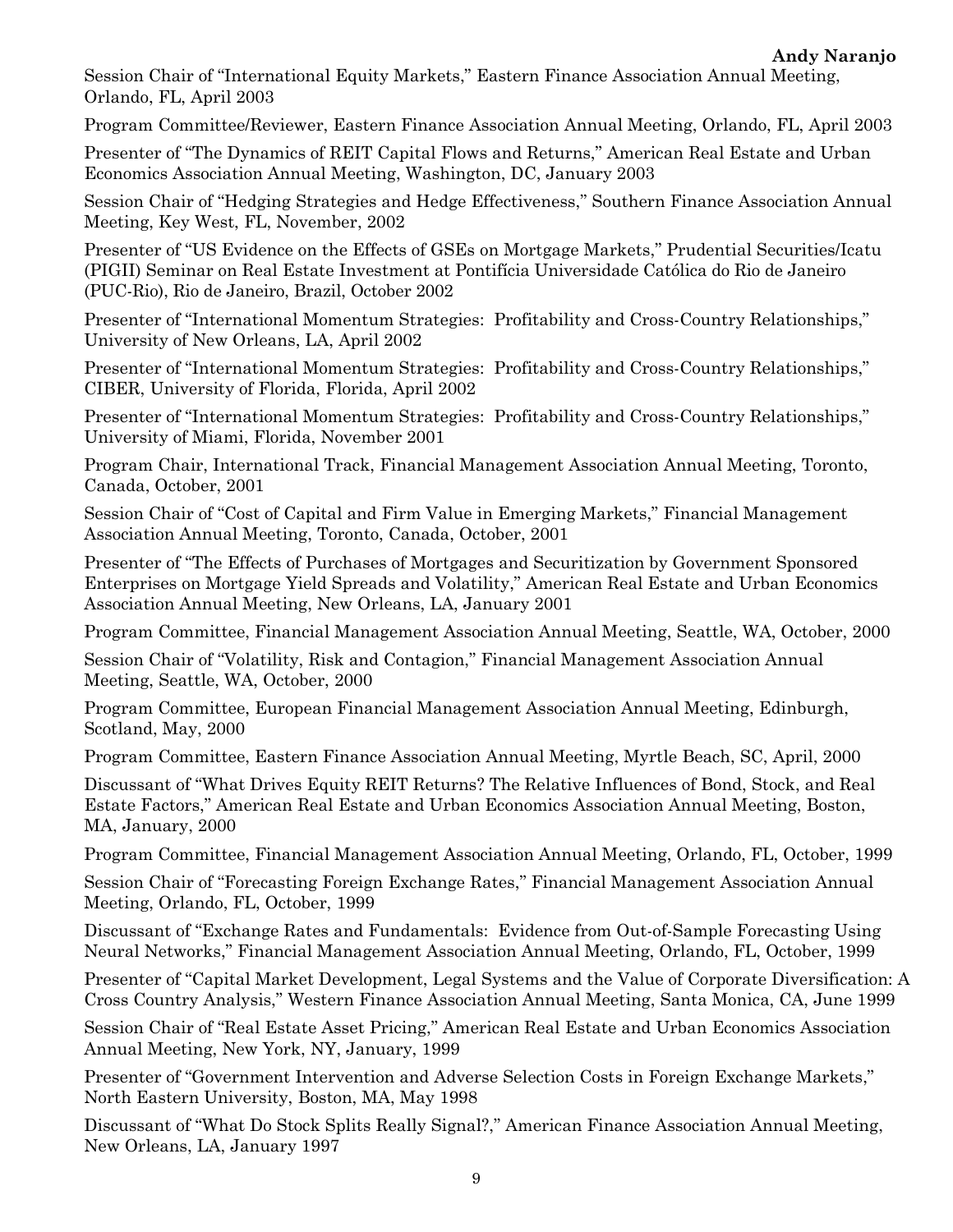**Andy Naranjo**

Session Chair of "Information Processing in Financial Markets," Financial Management Association Annual Meeting, New Orleans, LA, October, 1996

Discussant of "The Impact of Day-of-the-Week on IPO Return Autocorrelations," Financial Management Association Annual Meeting, New Orleans, LA, October, 1996

Discussant of "A Latent Variables Asset Pricing Model with Time-Varying Beta Ratios," Financial Management Association Annual Meeting, New Orleans, LA, October, 1996

Discussant of "A Time-Varying Risk Analysis of Equity and Real Estate Markets in the U.S. and Japan," American Real Estate and Urban Economics Association International Real Estate Conference, Orlando, FL, May 1996

Discussant of "A Rational Explanation for the Home Country Dedication of Equity Portfolios," American Economic Association Annual Meeting, San Francisco, CA, January 1996

Presenter of "Financial Market Integration Tests: An Investigation Using U.S. Equity Markets," Financial Management Association Annual Meeting, New York, NY, October 1995

Discussant of "Functional Form of the Stock Return Model: Some International Evidence," Financial Management Association Annual Meeting, New York, NY, October 1995

Presenter of "Financial Market Integration Tests: An Investigation Using U.S. Equity Markets," Multinational Financial Conference organized by the Rutgers University, Philadelphia, PA, June 1995

Discussant of "Structural Characteristics Differentiating Emerging Equity Markets," Multinational Financial Conference organized by the Rutgers University, Philadelphia, PA, June 1995

Discussant of "Assessing Benefits of Dynamic Asset Allocation for Swedish Investors," Global Finance Conference organized by the Global Finance Association, San Diego, CA, May 1995

Presenter of "Financial Market Integration Tests: An Investigation Using U.S. Equity Markets," Global Finance Conference organized by the Global Finance Association, San Diego, CA, May 1995

Session Chair of "Ethics in the Investment Profession: A Survey of Pacific Rim Countries," National Conference on Finance Ethics organized by the University of Florida, Gainesville, FL, January 1995

# **BOOK REVIEWS**

*International Investments* (2002) by Bruno Solnik

*Fundamentals of Financial Management* (1997) by Eugene Brigham and Joel Houston *International Financial Markets and the Firm* (1995) by Piet Sercu and Raman Uppal

#### **EDITORIAL BOARDS**

*Managerial Finance*, Special Issue Guest Editor, 2019-Present *Journal of Risk and Financial Management*, 2020-Present *Journal of Financial Research*, 2012-2016 *Global Finance Journal*, 2010-2016 *Emerging Markets Review*, Associate Editor, 2002-2006 *Journal of Real Estate Finance and Economics*, Special Issue Guest Editor 2012, 2014, 2016

#### **JOURNAL REFEREE**

*Journal of Finance, Review of Financial Studies, Journal of Financial and Quantitative Analysis, Journal of International Money and Finance, Journal of International Business Studies, Global Finance Journal, Multinational Finance Journal, Emerging Markets Review, Journal of International Financial Markets, Institutions, and Money, Journal of Development Economics, Journal of Corporate Finance, Journal of Empirical Finance, Journal of Financial Markets, Journal of Financial Intermediation, Journal of Money, Credit, and Banking, Journal of Banking and Finance, Journal of Financial Research, Journal of Financial Services Research, Review of Financial Economics, Journal of European Finance,*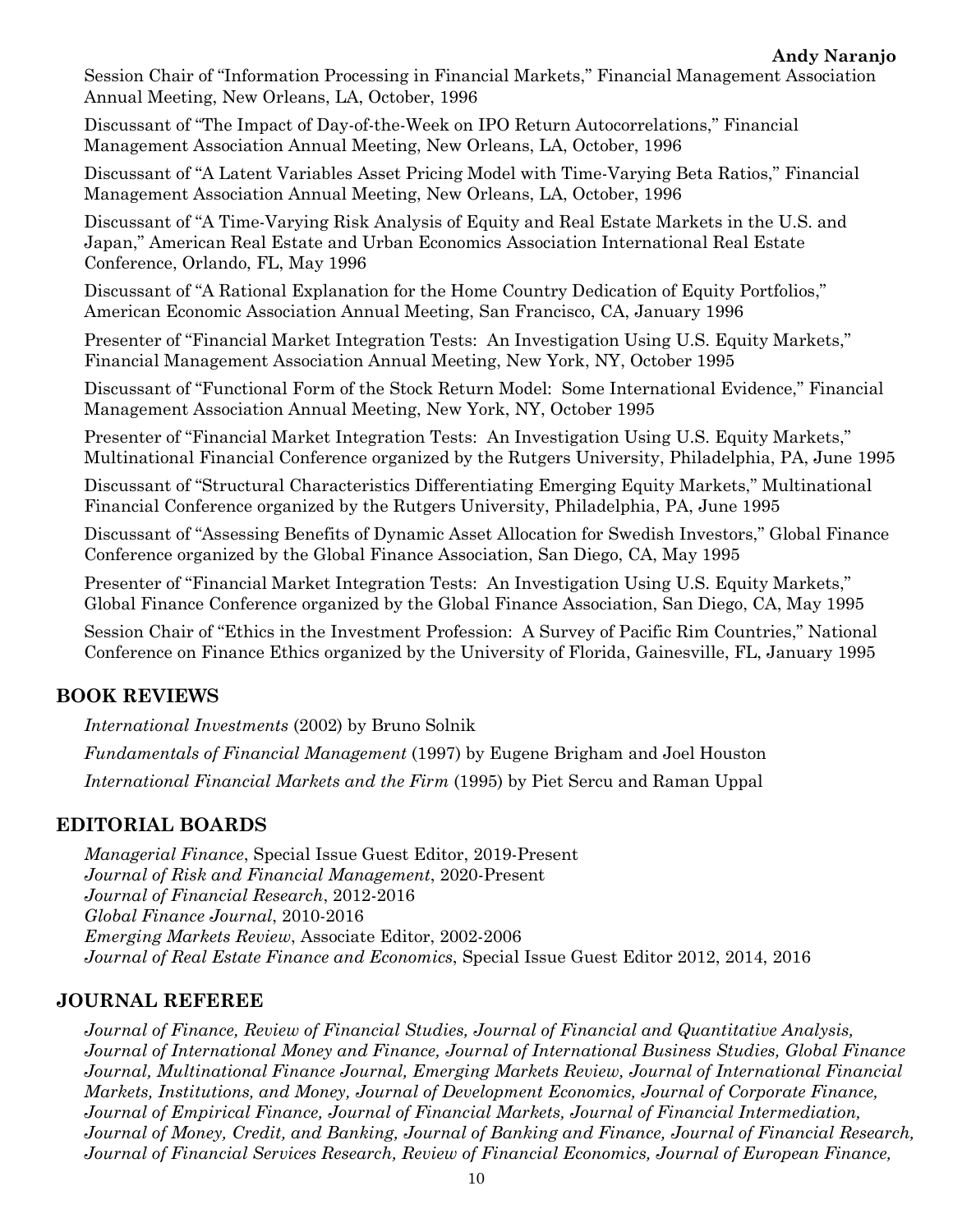*Southern Economic Journal, Real Estate Economics, Journal of Real Estate Finance and Economics, Journal of Property Research, Journal of Economics and Finance, Scandinavian Journal of Economics, European Financial Management, Pacific Basin Finance Journal*

#### **SELECTED PROFESSIONAL MEMBERSHIPS**

American Finance Association, Western Finance Association, Financial Management Association, American Real Estate and Urban Economics Association

#### **SELECTED RECENT PRESS COVERAGE**

- "Upheaval in FX Business," *Bloomberg*, February 5, 2014
- "The Impact of Sovereign Risk New Research on Credit Default Swap Markets wins WRDS Best Paper Award," *Philadelphia Business Wire*, January 6, 2014
- "FINMA Ready to Bark and Bite: Investigates FX Market Manipulation by Swiss Institutions," *Brokers Regulation*, October 5, 2013
- "Traders Said to Rig Currency Rates," *Bloomberg*, June 13, 2013

#### **LANGUAGES**

Fluent in Spanish

#### **DISSERTATION COMMITTEE SERVICE (since 2000)**

Student, Year **Initial Placement** Role Nick DeRobertis, 2021 Carbon, Data Scientist/Financial Economist Chair Svetlana Petrova, 2020 Assistant Professor, University of New Hampshire Chair Junho Oh, 2020 Research Assistant Professor, HK Polytechnic Univ. Member Emanuela Giacomini, 2019 Associate Professor, University of Macerata, Italy Chair Eddie Sanchez, 2019 (DBA) Lecturer, University of South Florida Sarasota- Manatee Chair Ok Azie, 2019 (DBA) The Mosaic Company, Vice President & Treasurer Chair Scott Carpenter, 2019 (DBA) Senior Director, Finance Tiffany & Co Chair Rakesh Mishra, 2019 (DBA) President, Star Casualty Insurance Company Chair Mark Napier, 2019 (DBA) Managing Partner, Kilmahew Group Chair Ashok Margam, 2018 (DBA) Visiting Asst. Prof of Finance, Saint Joseph's University Member Tom Arnold, 2017 (DBA) Global Head & Head of Americas-RE, ADIA Co-Chair David Spohn, 2017 (DBA) Assistant Professor of Finance, Lynn University Co-Chair Kurt Jacobs, 2017 (DBA) CEO, Fortis Solutions and Lecturer, Syracuse University Co-Chair Jamey Darnell, 2017 (DBA) Clinical Assistant Professor, Penn State University Member Aaron Brauner, 2017 Assistant Professor, SUNY, Albany Chair Max Dolinsky, 2017 Assistant Professor, Central Michigan University Chair Greg Toth, 2017 Managing Editor, Nishimura & Asahi Law Ext. Member, Forestry Cheryl Calhoun, 2017 Dean of Ed Centers & Prof of IT, Santa Fe State College Ext. Mem, Ed Diana Shao, 2016 Assistant Professor, Oregon State University Member Atanas Mihov, 2014 Economist, Federal Reserve Bank of Richmond Co-Chair Stace Sirmans, 2014 Assistant Professor, University of Arkansas Chair Dominique Badoer, 2014 Assistant Professor, University of Missouri Member Zhi Li, 2014 **Assistant Professor, Babson College** Member Sabuhi Sardarli, 2013 Assistant Professor, Kansas State University Co-Chair Amanda Phalin, 2013 Lecturer, University of Florida External Member, Econ Thomas Doellman, 2012 Assistant Professor, Saint Louis University Member Benjamin Scheick, 2011 Assistant Professor, University of Georgia Co-Chair Sean Marston, 2010 Asst. Prof., Western Kentucky University External Member, ISOM Jennifer Itzkowitz, 2009 Assistant Professor, Seaton Hall Co-Chair Liang Liang Jiang, 2009 Assistant Professor, Lingnan University External Member, Econ